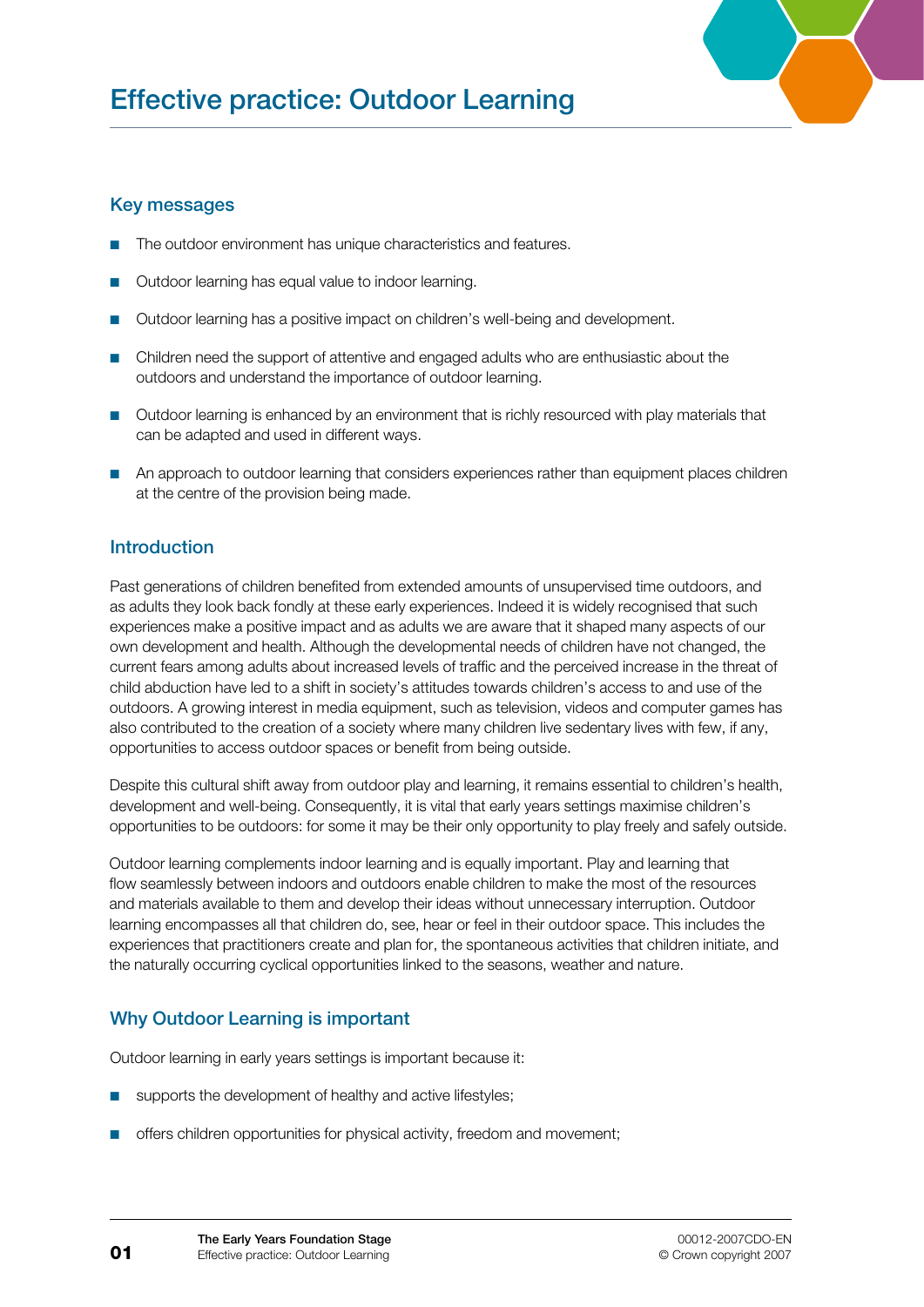- promotes a sense of confidence and well-being; ■
- provides opportunities for developing harmonious relationships with others, through negotiation, taking turns and cooperation; ■
- supports those children who learn best through activity or movement; ■
- provides safe and supervised opportunities for children to experience new challenges, assess risk and develop the skills to manage difficult situations;
- supports children's developing creativity and problem-solving skills; ■
- provides rich opportunities for imagination, inventiveness and resourcefulness;
- gives children contact with the natural world and offers them unique experiences, such as direct contact with the weather and seasons.

## Effective practice in relation to Outdoor Learning

Outdoor learning environments are as varied and diverse as each setting and the children and adults that make use of the space. Each space, whether large or small, shared or segregated, sunny or shaded, will have unique features that affect the way it can be developed and used. Therefore identifying and overcoming any barriers to making good use of the outdoors is a vital first step towards effective practice in supporting outdoor learning. However, whatever the variation in the size and design of outdoor spaces, there are some identifiable common elements that are recognised to have a positive impact on children's outdoor learning.

#### Physical features

- Outdoor learning will be more effectively supported if adults and children have good access to outdoors, and opportunities to move freely between the indoor and outdoor environment.
- Secure entrances, exits and boundaries are vital safety features and offer adults the peace of mind to let children roam and explore freely.
- Both adults and children need to have protection from extreme weather conditions through provision of shade and shelter.
- A supply of water outdoors enriches children's play and learning opportunities all year round and makes caring for plants easier during the hot weather.
- A variety of hard and soft surfaces and low-level slopes offer added interest, exciting new perspectives and often act as a catalyst for children's play ideas.

#### Organisation and management of outdoors

■ The attitude and behaviour of adults outdoors has a profound impact on what happens there and on children's learning. It is therefore vital that children have the support of attentive and engaged adults who are enthusiastic about the outdoors and understand the importance of outdoor learning. Similarly, the outdoor environment will be fully effective as a place for highquality learning experiences only if the adults involved in the organisation and the use and maintenance of the space recognise the importance of risk assessing to enable rather than restrict children's experiences.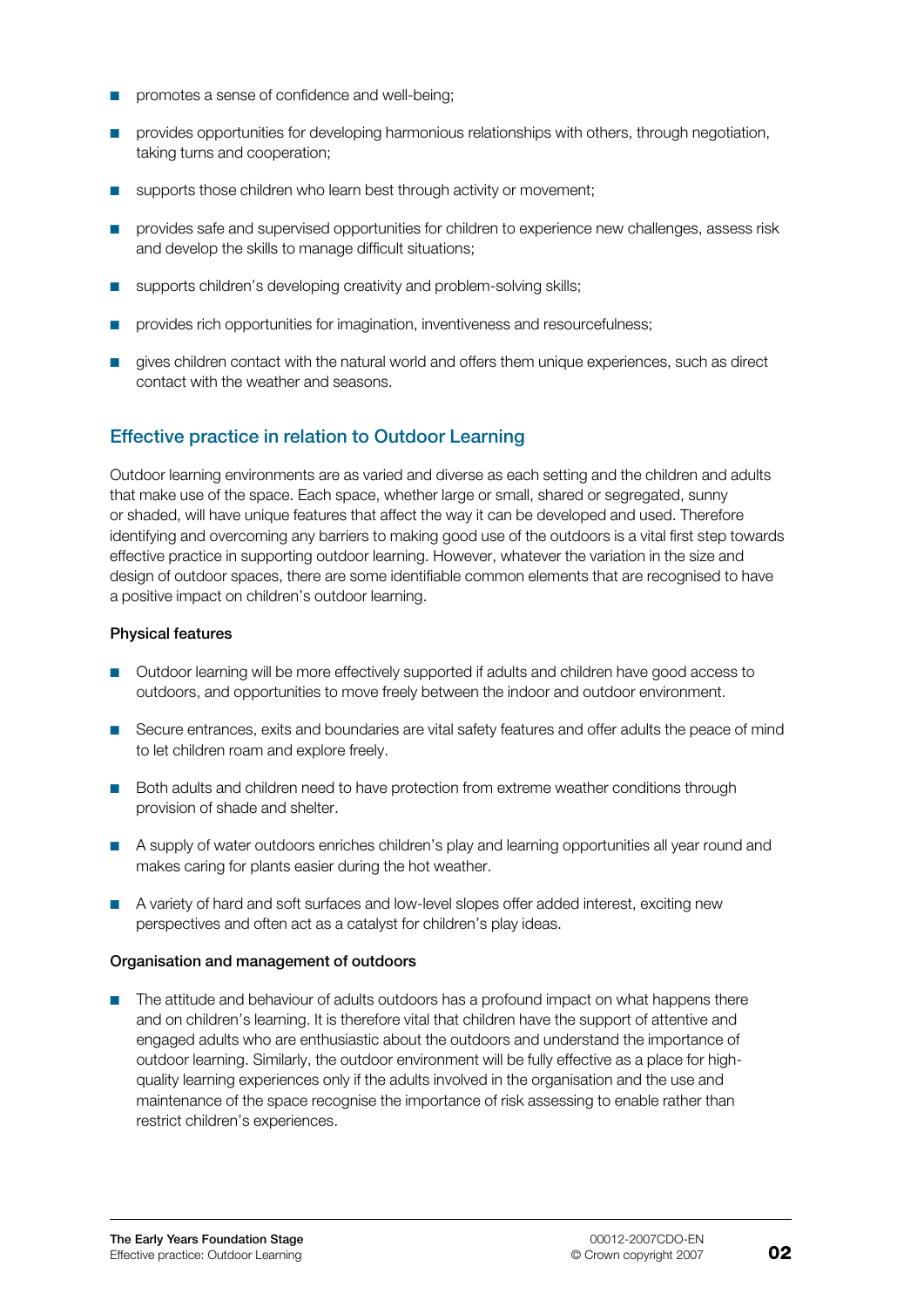- The organisation and design of the outdoors should include safe places where children can observe events without having to get involved unless they choose to, as well as active places where children can be boisterous and noisy.
- The availability of appropriate clothing and protection enables adults and children to go outside all year round, whatever the weather! In practice this means providing everyone with good protection against extreme heat and cold, and muddy, wet, windy or snowy weather conditions.
- Independent access to well-organised storage facilities enables children to select and return resources as and when they need them. Play and learning experiences outdoors are improved, and setting up and clearing away becomes a shared responsibility in which both adults and children can participate.

## Children's play and learning

Children's outdoor learning is enhanced by an environment that is richly resourced with exciting play materials and open-ended flexible resources that can be adapted and used in different ways, according to the needs and interests of individual children.

Outdoor learning is more effective when adults focus on what children need to be able to do there rather than identifying what children need to have. An approach that considers experiences rather than equipment places children at the centre of the provision for outdoor learning and ensures that individual children's learning and developmental needs are taken account of and met effectively.

Effective practice outdoors involves providing opportunities for children in meaningful, engaging experiences that support their development in all areas of the curriculum. This will include opportunities for children to:

- be excited, energetic, adventurous, noisy, messy; ■
- talk, listen, interact, make friends; ■
- imagine, dream, invent, fantasise; ■
- create, invent, construct, deconstruct; ■
- investigate, explore, discover, experiment with their own ideas and theories; ■
- make sounds and music, express ideas and feelings; ■
- find patterns, make marks, explore different media and materials; ■
- investigate concepts and ideas; ■
- be active, run, climb, pedal, jump, throw; ■
- dig, grow, nurture, cultivate; ■
- hide, relax, find calm, reflect; ■
- have responsibility, be independent, collaborate with others. ■

How these experiences are offered to children will be influenced by space, budget, the age range of the children, or the needs of other users of the space. The priority given to specific types of experiences needs ongoing review and adaptation to reflect the changing interests and enthusiasms of the children currently using the outdoor space.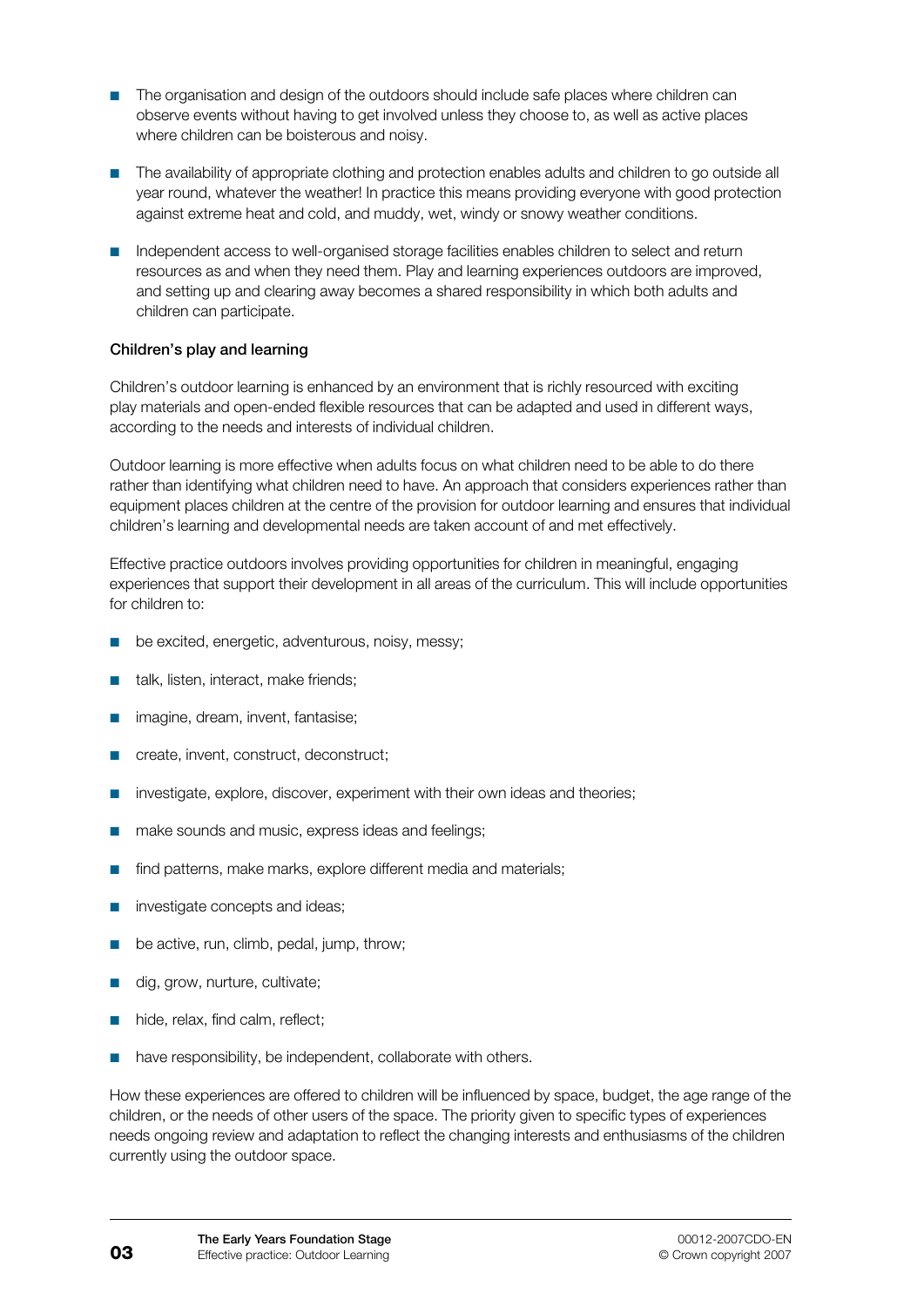Provided sensible precautions are taken and appropriate risk assessments made, public spaces, such as parks, can be used to extend and support the learning environment for young children. Taking advantage of the local area in this way is useful for all settings, but especially those sited in tower blocks or built-up areas which do not have their own dedicated outdoor space.

Even the smallest parks will provide spaces in which children, who are well supervised, can explore freely. In addition, many will also provide a variety of trees and plants to look at, talk about and touch or smell, as well as opportunities to see at first hand new growth, or birds, squirrels and other life forms such as worms or insects, as well as ponds, or a pets corner. Some will also offer play areas with shockabsorbing surfaces containing small fixed play equipment such as slides, rockers and climbing frames.

It is important to help children to care for the environment by helping them to understand the need to take litter away with them, not to damage or remove plants or trees or wildlife and to respect other people's rights to enjoy the space as well. When children are encouraged to use the open spaces in the locality they can be helped to respect the environment and to feel a sense of ownership and pride in it.

In the absence of parks it may be necessary to visit spaces, such as a pedestrian area, or a green space in an urban setting for outdoor access. Walking to such an area will in itself provide muchneeded exercise for children and, if safe and free from hazards, may hold possibilities for wider opportunities for exploration and investigation, given the usual risk assessments have been carried out satisfactorily.

# How Outdoor Learning relates to children

## Birth–11 months

The outdoors is full of rich stimulus and sources of learning for very young babies and even the very youngest will respond to the difference in the outdoor environment. The sights, smells and sounds of outdoors will interest and intrigue them. As their head and body control develops they will turn towards what they see or hear and reach out to whatever catches their attention. Being placed safely outside for sleep or rest periods gives babies and young children fresh air and an environment filled with new things to look at when they are awake.

## 8–20 months

The outdoors is a place where babies and toddlers can begin to find out about the world around them, the things that happen in that world and the opportunities for them to get involved. As they become more mobile babies and toddlers want to thoroughly explore everything they see outdoors. They will express their interests outdoors through their emerging language and communication skills and will rapidly absorb new words, signs and concepts relating to outdoor experiences. Outdoor learning provides a different perspective on the indoor world and extends their interests to its distinctive features such as leaves, trees, butterflies, birds and natural objects such as stones, rocks and logs.

## 16–26 months

Curious toddlers can make sense of their world and explore how one experience links to another while they are outdoors. They will delight in opportunities to experiment and combine materials, such as sand or soil and water. They are often enthusiastic transporters, endlessly carrying objects from one place to another, for example, using small wheelbarrows to move conkers or leaves. The expanded space offers opportunities for greater physical challenges such as clambering up or rolling down a small hummock, using wheeled toys, digging in soil or collecting leaves.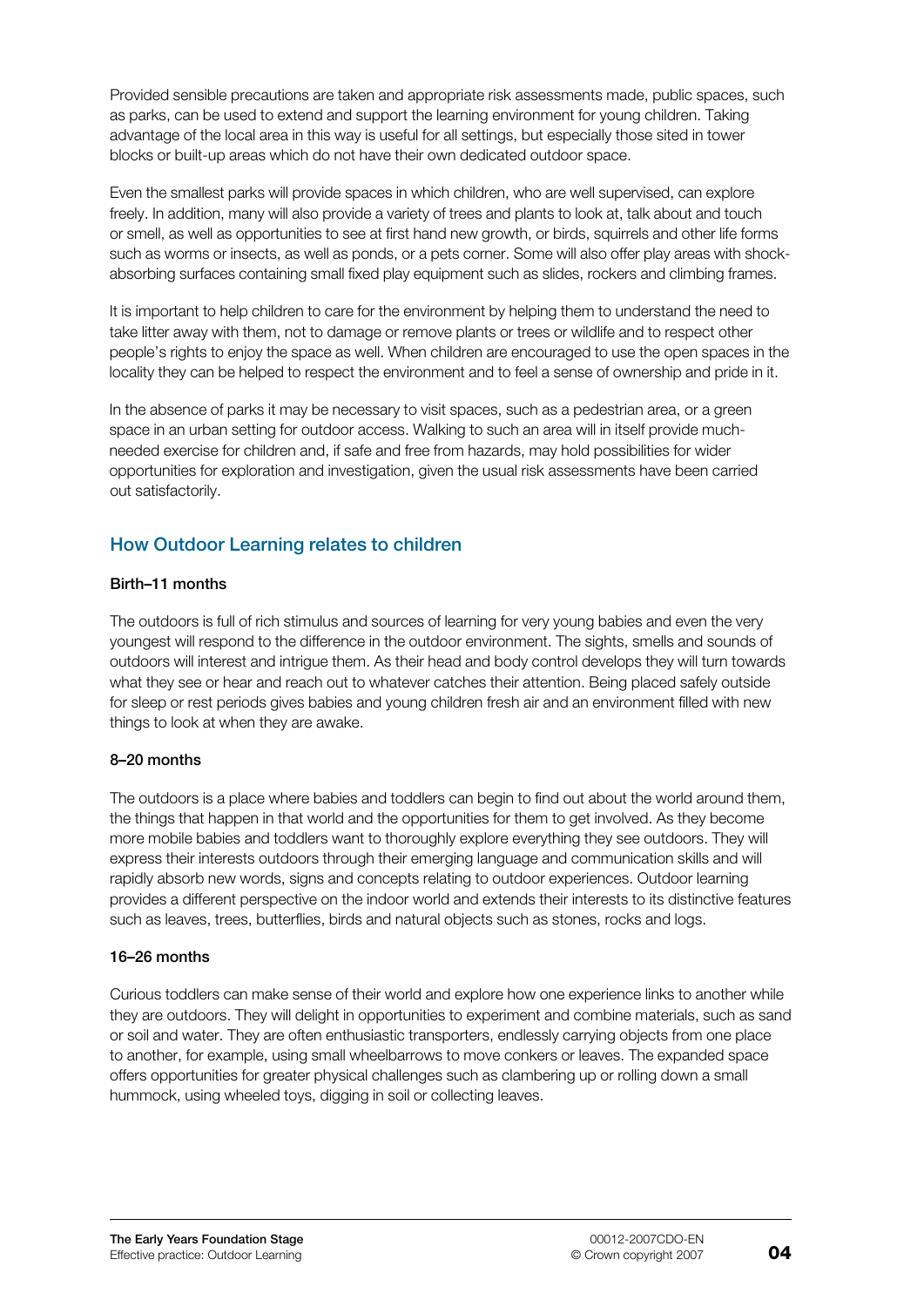## 22–36 months

Children can learn to make decisions, solve problems and grow in confidence in their own abilities outdoors and they need plenty of time to investigate their outdoor environment purposefully. They will make predictions about what may happen based on their previous play experiences and test out these ideas and theories. Two-year-olds are exploratory by nature and are testing their skills and keen to find out about everything they encounter, including grass, stones, different levels of ground, sand, soil, twigs and leaves. They are also interested in finding out through observing sounds or movement in the landscape and love to dig and move matter such as leaves by sweeping, lifting with a spade or kicking them along. All these activities help them to discover the properties of materials and what they will do.

### 30–50 months

Children can discover new experiences and revisit favourite ones outdoors. Their mobility and enjoyment of the company of others means investigations include using less obvious areas to play, such as a path running behind a low line of plants. Children need opportunities for sustained outdoor play with familiar materials as well as with less familiar resources such as a parachute, which can be used in collaboration with other children and adults. Enhanced communication skills support social and cooperative play and collaborative endeavours such as this. Mounting and dismounting from fixed and mobile equipment forms an interest in itself as children try out ways of travelling across a low bench on a safe surface or crawling along a suitably safe makeshift 'assault course'.

#### 40–60+ months

The outdoors is a place where children can continue to learn by doing. They carry on building on the knowledge, skills and understanding that they have already acquired to make sense of the world around them. They are active learners, seeking information and continuing to question and explore. Being outdoors provides a focus for different types of experiences which support young children's growing sense of confidence and autonomy. This is enhanced by the enjoyment of new challenges, such as seeking and finding treasure on a treasure hunt. Their enthusiasm to participate in outdoor experiences is expanded as their social and communication skills develop and they seek out and enjoy the company of adults and other children.

## How Outdoor Learning relates to specific areas of Learning and Development

## Personal, Social and Emotional Development

The outdoors is a place that children of all ages can get pleasure from being in and can act on their strong impulse to investigate. They can be curious, inventive, and interested. They can concentrate and persevere at activities they have chosen. This in turn supports the development of positive attitudes towards new opportunities, challenges and responsibilities. The unique and special nature of the outdoors brings opportunities to experience beauty, joy, wonder and exuberance into children's everyday lives.

Gardening, in containers or other spaces, and growing activities outdoors, as well as seasonal maintenance tasks, such as weeding or sweeping leaves, provide valuable ways for children to develop care and concern for living things and their immediate environment. Outdoors can provide a safe supervised place for children to explore new challenges, learn to manage risk and to cope with change and adversity. Social relationships can be developed in a space that offers scope for communication through action, movement and language. Shared enterprises can be undertaken and emerging problems can be discussed and resolved. Negotiating for equipment or turns offers children situations where they can learn to consider the needs of others. Outdoors supports children's confidence, self-esteem and developing independence as they make choices and select resources. It also offers meaningful opportunities for personal independence as children learn to manage themselves in a different environment and in the putting on and taking off of outdoor clothes.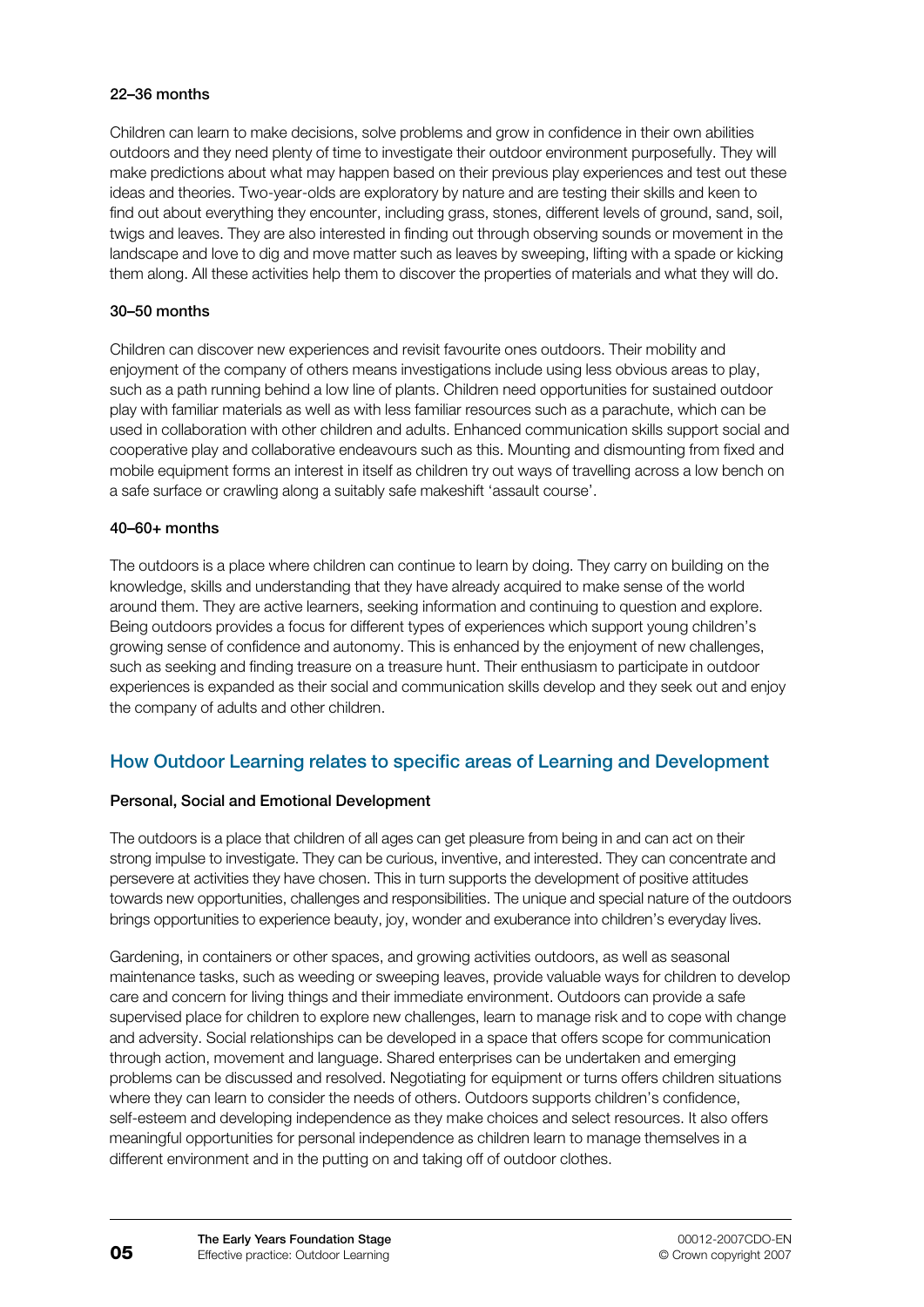### Communication, Language and Literacy

Outdoors, children can hear and respond to a different range of sounds, beginning to recognise and distinguish between noises in the outdoor environment. They can use action and movement alongside words and sounds to convey their ideas and meanings. The outdoors is a place where stories, songs and poems can be shared and enacted. Mark-making opportunities outdoors can every bit as valuable as those that are planned indoors; babies and toddlers will enjoy making handprints in damp sand, while older children can set a trail of sticks round the outdoor area leading to their den. The outdoors offers children exciting opportunities for developing upper body and limb strength through physical activity and movement. These experiences will have a positive impact on the development of control and coordination of small muscles needed later for successful handwriting.

## Problem Solving, Reasoning and Numeracy

Babies and toddlers can enjoy number rhymes and act out number games outdoors. Their awareness of counting and the significance of numbers can be demonstrated there too, as they count how many beans have grown on the beanstalk and work out whether there are enough for everyone to try one. Natural materials that are found outdoors, such as twigs, conkers, chestnuts and pebbles can be sorted and graded according to size or shape. Imaginative games offer meaningful opportunities for children to learn to correspond objects, for example, giving each teddy a leaf plate and conker cake for an outdoor picnic. The outdoors is a place where children are able to explore and develop understanding of mathematical language and concepts in real life situations, for example, deciding how many more umbrellas or Wellington boots are needed if another two children want to go out on a rainy day. Perceptions and theories about shape, space and measure can be tried and tested as babies crawl between bushes, toddlers fill buckets with stones, or older children create patterns with fir cones.

### Knowledge and Understanding of the World

The outdoors is a place where children of all ages can explore and investigate a wide range of materials that cannot be found indoors. Babies and toddlers can have first-hand experience of nature through touching plants, smelling flowers, crawling on earth, and watching the movements of insects, spiders or beetles. Older children can note and record patterns in the natural and made environment, for example, through photographing leaves, or brickwork. The impact of wind, weather and seasons can be experienced directly and the effect on the environment noted. The cycle of plant growth and the seasonal changes outdoors give children context and meaning to the concept of time. Outdoors, all children can satisfy their curiosity in how things work through practical investigations, for example, what happens when a tower of logs falls down, or why balls only roll downhill. They can work out how materials can be joined to achieve a pre-planned purpose, for example, creating a structure on which they can balance. The outdoors offers a meaningful context for using simple ICT, for example a walkie talkie to contact a friend hidden in the den, or a camera to photograph a spider's web, or a pattern of stones and leaves. Use of the outdoors widens children's sense of place as they move between indoors and outdoors, watch passing people or cars, and note the features of their immediate and wider environment. The outdoors is a place for developing children's awareness of themselves and the important people in their lives, and for affirming and reflecting the events and traditions that contribute to children's growing awareness of their culture and society.

## Physical Development

Outdoors children can be physically active on a scale that is less possible indoors. This offers babies and toddlers exciting opportunities for purposeful movement over large areas, exploration of different levels, negotiation along pathways and around objects, and changes in direction and speed. As children progress in their own learning journey the introduction of further challenges will ensure their existing skills can be expanded. Outdoors is a place where children can experience the effect of physical activity on their bodies, as their hearts beat faster and they breathe more deeply after vigorous movement such as running, speeding along on a wheeled vehicle or pushing themselves along the floor.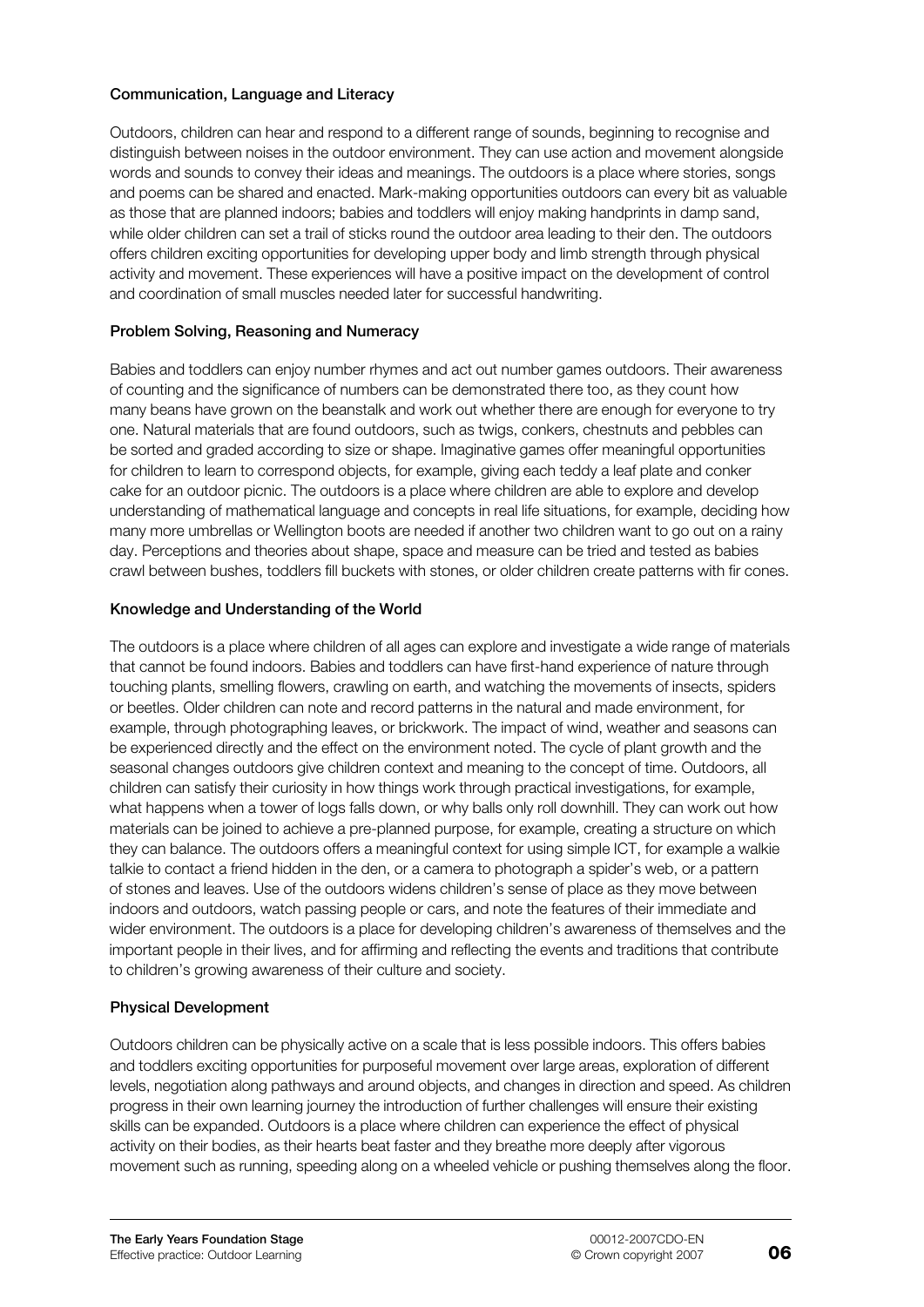They can experience the reverse effect as they lie quietly on a rug outdoors. The outdoors supports children's developing awareness of personal health and safety. They can begin to understand how to maintain personal health and safety, for example through 'sun safe' routines in hot weather, and hygiene routines after handling earth. The outdoors is a place where children can develop control and dexterity with tools and small equipment, for example, through digging and gardening, or using bats and balls, hammers and nails, and sand play equipment.

#### Creative Development

The outdoors is full of creative opportunities and is rich with sensory stimuli. Children can explore and respond in a variety of ways to what they see, hear, feel, touch and smell. Through language and music, dance and movement, art and role-play props they can express and communicate their ideas and feelings. Outdoors, children can experiment with materials and repeat patterns of play. They can apply existing knowledge to new situations and become questioning and inventive thinkers. They can explore different materials in two and three dimensions, and begin to make connections and see the relationships between events and objects. Provision of resources such as pans, ladles and colanders strung safely on a line and spoons to bang against them offer opportunities for creating sounds and rhythms while a box containing role-play materials allows opportunities for making a traditional story such as 'Goldilocks and the Three Bears' come to life. Netting fixed to a fence can become a weaving frame bigger than the child, encouraging weaving and threading movements.

## Further resources

Bayley, R. and Broadbent, L. (2001) *50 Exciting Things to Do Outside*, Lawrence Educational Publications, Birmingham.

Bilton, H. (2002) *Outdoor Play in the Early Years: management and innovation*, David Fulton Publishers, London.

Bilton, H. (2005) *Playing Outside: activities, ideas and inspiration for the Early Years*, David Fulton Publishers, London.

Casey, T. (2007) *Environments for Outdoor Play: a practical guide to making space for children*, Paul Chapman Publishing, London.

Clements, R. (2004) 'An investigation of the status of outdoor play', *Contemporary Issues in Early Childhood*, vol.5, no.1, pp.68–80.

Durant, S. (2004) *Outdoor Play*, Step Forward Publishing, Leamington Spa.

Edgington, M. (2002) *The Great Outdoors: developing children's learning through outdoor provision*, British Association for Early Childhood Education, London.

Featherstone, S. (2001) *The Little Book of Outdoor Play*, Featherstone Education, Lutterworth.

Featherstone, S. (2003) *In our Garden: living and learning with 3, 4 and 5 year olds*, Featherstone Education, Lutterworth.

Featherstone, S. (2003) *The Little Book of Outside in All Weathers*, Featherstone Education, Lutterworth.

Garrick, R. (2004) *Playing Outdoors in the Early Years*, Continuum Publishing, London.

Howe, A. (2004) *Play Using Natural Materials*. David Fulton Publishers, London.